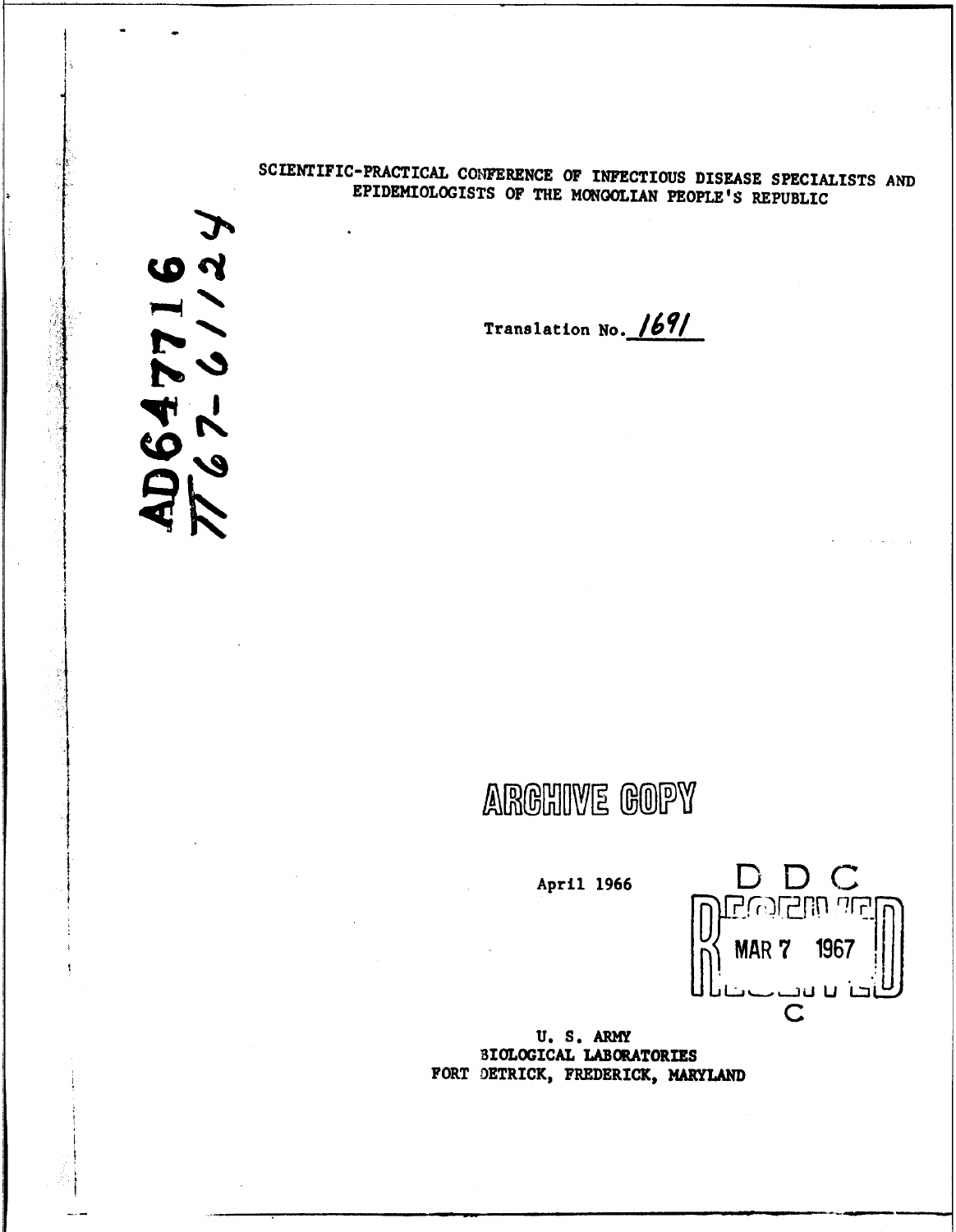| <b>ACCESSION for</b> |                                                                     |
|----------------------|---------------------------------------------------------------------|
| CFSTI                | WIRES TON 23                                                        |
| 900                  | ET NOTIBE THE                                                       |
| U A: NOUNC (D $\ell$ |                                                                     |
|                      |                                                                     |
|                      | 1. S. L. 10-110N x V Ila Carrier<br>DISTRIBUTION/AVAILABILITY CODES |
| DIST.                | <b>I AVAIL, and or SPECIAL</b>                                      |
|                      |                                                                     |

 $\sigma_{\rm{tot}}$ 

 $\mathbf{I}$ 

## DDC AVAILABILITY NOTICE

Qualified requestors may obtain copies of this document from DDC.

This publication has been translated from the open literature and is available to the general public. Non-DOD agencies may purchase this publication from Clearinghouse for Federal Scientific and Technical Information, U. S. Department of Commerce, Springfield, Va.

> Technical Library Branch Technical Information Division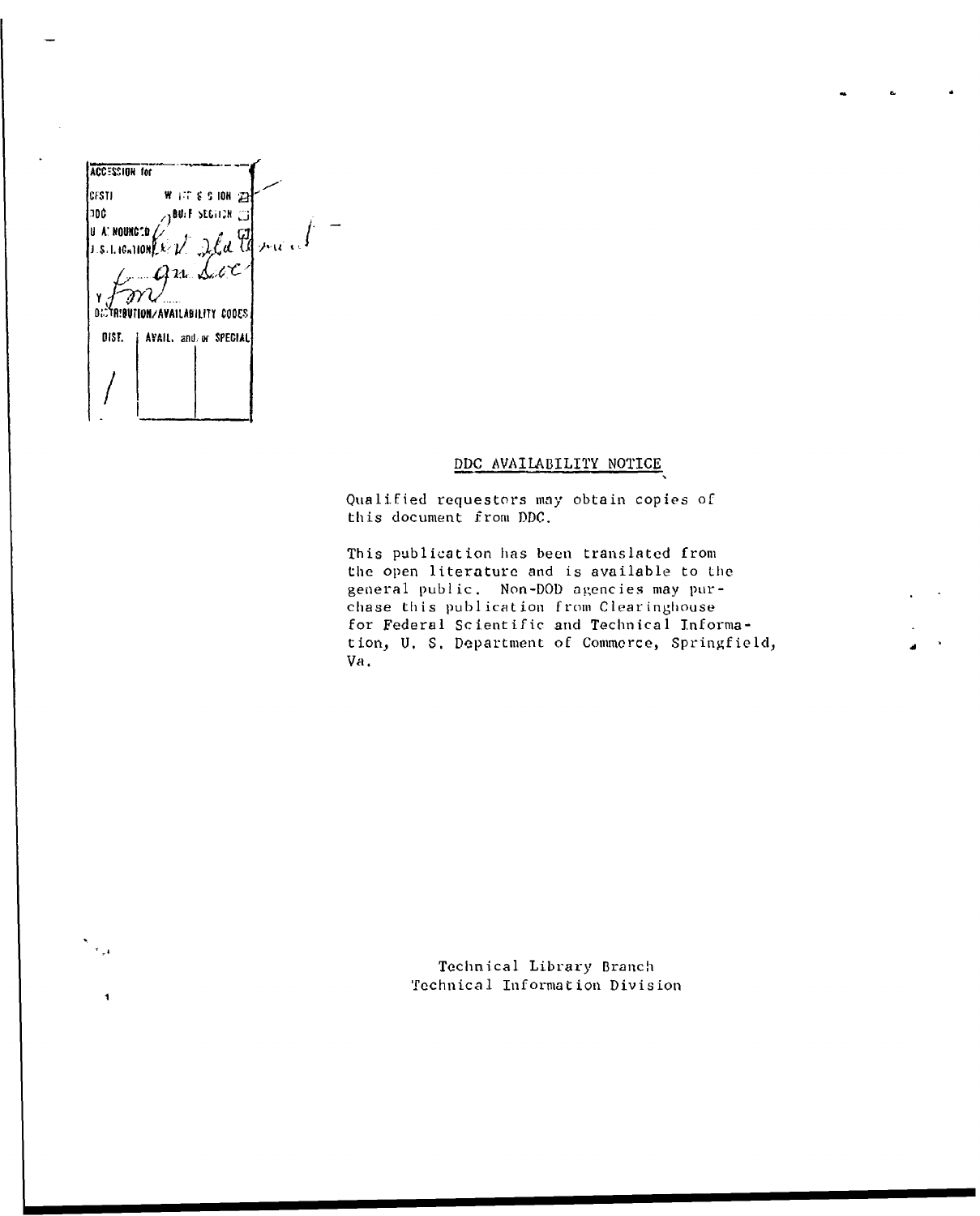SCIENTIFIC-PRACTICAL CONFERENCE OF INTECTIOUS DISEASE SPECIALISTS AND EPIDEMIOLOGISTS OF THE MONGOLIAN PEOPLE'S REPUBLIC

[Following is the translation of an article by B.L. Ugryumov, published in the Russian-language periodical Zburnal Mikrobiologii, Epidemiologii i Immunobiologii (Journal of Microbiology, Epidemiology and Irmunobiology), Vol 42, No 7, 1965, pages 149--151. Translation performed by Sp/7 Charles T. Ostertag, Jr.]

In the end of 1964 in Ulan-Bator a Scientific-Practical Conference of Infectious Disease Specialists and Epidemiologists took place. In opening the Conference, the Director of the Institute of Medicine of the MNR Academy of Sciences, Academician Shagdarsuren noted that during the years of the people's rule great successes have been achieved in the struggle with infectious diseases. Long ago in the country smallpox and parasitic typhus had been liquidated, and only isolated cases of poliomyelitis and diphtberia are encountered. However there is still a quite high morbidity rate for intestinal infections. In particular this relates to dysentery and Botkin's disease, The goal of the conference was that on the basis of practical experience in antiepidemic work to achieve a further sharp reduction in infectious morbidity.

Oclir presented a review of the status of morbidity in Ulan-Bator. The reporter noted that the leading place in infectious morbidity is occupied by the group of intestinal infections: Dysentery, Botkin's disease, and typhoid--paratyphoid diseases. This can be connected with the inadequate sanitary organization of certain regions of the city, still more with the late exposure and hospitalization of sick persons and inadequate sanitary control over enterprises dealing with public nourishment. In the opinion of the reporter, the prophylaxis of dysentery is the main problem of sanitary-communal importance. This problem should be resolved by the joint efforts of the public health organs and the department for the communal economy of the city.

The report by Combosuren concerning the epidemiology of infectious hepatitis in Ulan-Bator was received with interest. Observations, made by the author in 1961--1964, made it possible to expose a number of peculiarities for Botkin's disease under local conditions. One of these was the predominance of morbidity in more poorly organized regions with an inadequate sanitary-hygienic level of life for the population. In the spreading of morbidity a focality is noted with the selective affection of separate children's collectives (day nurseries, kindergartens, schools), and also of separate families. In the opinion of the author, under these conditions the transmission of infection during Botkins disease takes place according to the pattern of transmission of intestinal infections. The parenteral route of transmission has less importance, though it also mut be taken into consideration when carrying out prophylactic measures.

 $\mathbf{1}$ .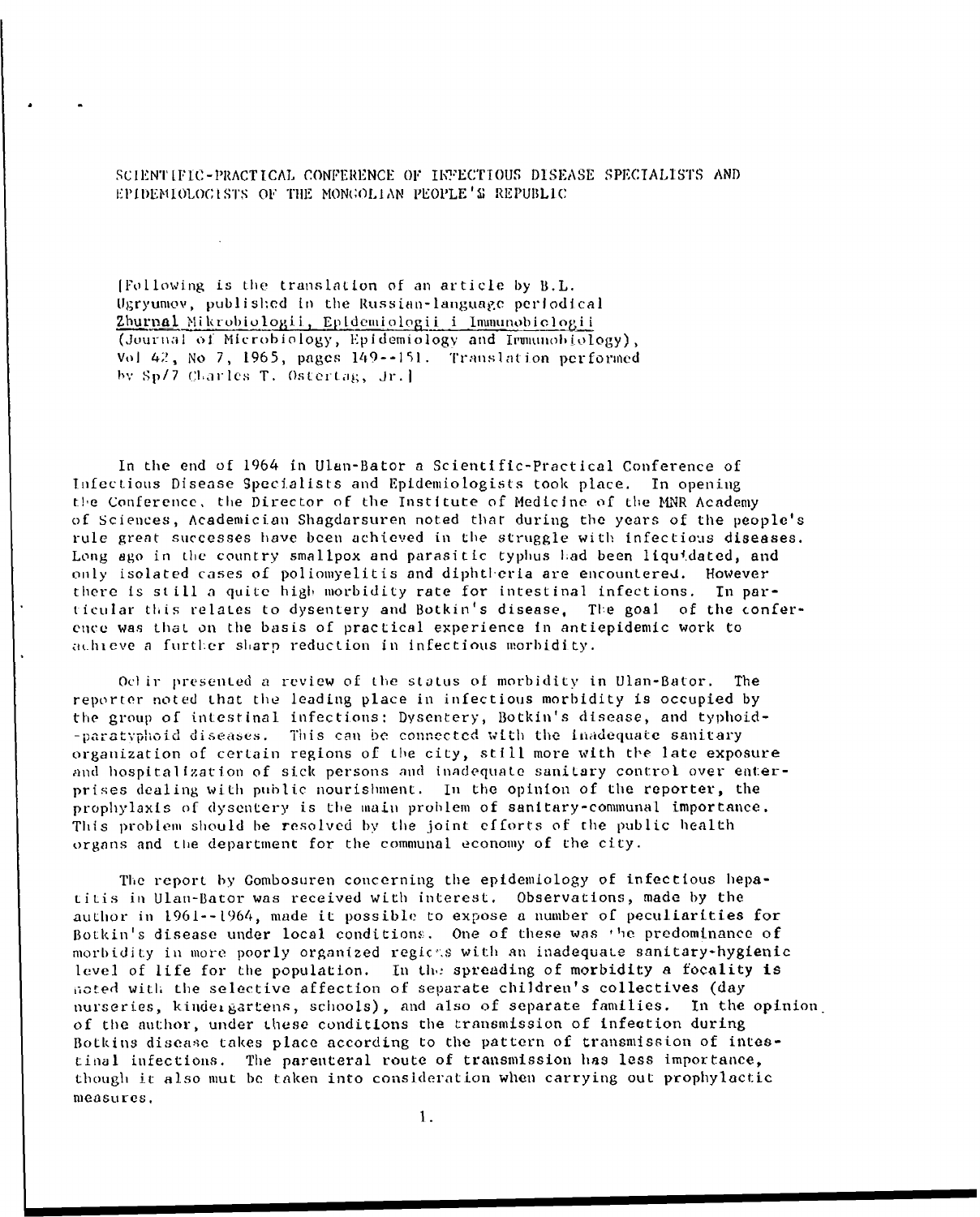The interesting report by N. Bagaazhav was devoted to the exposure of anicteric forms of Botkin's disease in epidemic foci. For the last 3 years 110 children were under the observation of the author. The main clinical symptoms cited in the report (dyspeptic phenomena, asthenia, increase of temperature, hepatolienal syndrome) were repeated in the patients with an anicteric form of hepatitis with approximately the same frequency as during the ordinary course of botkin's disease. In the opinion of Bagaazhav, the presence of a light icteric state of the sclera, made apparent under bright illumination, does not contradict the idea of the anicteric form, during which in almost all the patients there is observed to some degree or other a dividation in the exchange of S bilary pigments. Dime difference between the anicteric **and** common form of Botkin's disease is determined just by rhe level of hiilirubinemia, The timely exposure of patients without an expressed jaundice along with their subsequent hospitalization led to a reduction in morbidity in children's collectives and made it possible to avert the emergence of epidemic outbreaks.

 $\frac{1}{\pi}$ 

 $\frac{1}{2}$ 

The attention of the participants of the conference, especially practicing physicians, was draWn to the report by Uunday "Errors in the Diagnosis of Botkin's Disease." This report, which is importan. in practice, contained an analysis of diagnostic errors, based on the materials of the Children's Infectious Disease Hospital. The cited clinical observations showed that often cases are observed of a superfluous diagnosis of Botkin's disease, under the diagnosis of which other diseases accompanying jaundice pass. In these cases patients have been directed to dispensaries when they had a sufficiently expressed clinical picture of sepsis, typhoid fever, pneumonia, Influenza, and echinococcosis of the liver. The author came to the conclusion that hyperdiagnosis of Botkin's disease arose as a result of an insufficiently attentive examination of the patients on the part of the doctors, and an uncritical appraisal of the symptom of jaundice which is not limited to Botkin's disease.

A report concerning tlhe causes of a protracted course of infectious hepatitis was presented **by** Corresponding Member of t. e MNR Academy of Sciences. Ragcha. On the basis of many years of observations, conducted in the therapeutic clinic of the Institute of Medicine, **MNR** Academy of Sciences, the author came to the conclusion that when appraising the clinical picture of infectious hepatitis there is great importance in the course of Botkin's disease against a background where the patient previously had had tuberculosis, brucellosis, syphilis, rheumatism, chronic gastritis, helminthic invasion, and alcoholism. In these combined forms hepatitis proceeds for a long time and seriously, with a considerable enlargement of the liver, high bilirubinemia, a significant disruption in the functions of the liver and frequent complications In the form of liver cirrhosis, which in separate cases transforms into primary cancer of the liver. Taking into consideration this peculiarity of regional pathology, it is necessary to subject such forms to **a** thorough clinical study in order to correctly carry out treatment, diagnosis and prophylaxis of possible complications of Botkin's disease.

These important problems were developed in the statements by the therapeutists Dolgor and Tserenlkham. In the opinion of these clinicians, in recent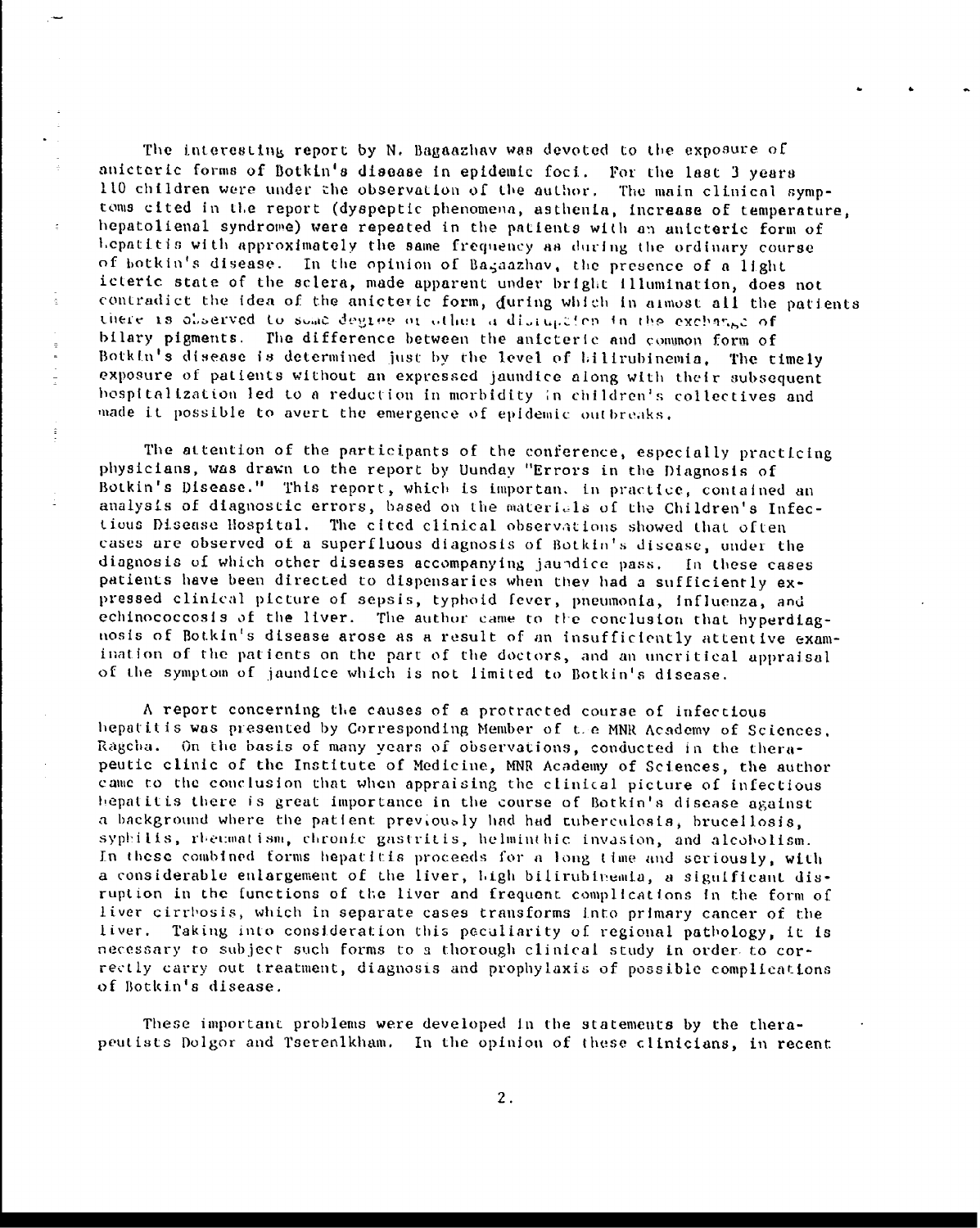years there has been a noticeable increase in the number of patients with liver cirrhosis who, as it was determined during anamnesis, had had botkin's disease. "Cirrhosis became greater," stated Doctor Dolgor, "and to a certain degree this is natural." Such a realistic conclusion is supported by the following data of the 1st Ulan-Bator Clinical Hospital: In 1962 nine persons were treated for cirrhosis of the liver, in 1963 their number increased up to 23, and during the first balf of 1964, 15 such paticals entered the clinic. The increase in the number of patients with cirrhosis of the liver may be connected with the increased morbidity with lepatitis. The next years may bring new proof of this conclusion, if encreatic prophylactic measures are not adopted. Doctor Dolgor spoke of the necessity for the carrying out of clinical observation of persons who had had Botkin's disease, and of the organization for their rational dietetic nourishment, which has particularly great importance under local conditions. The participants of the conference expressed the unanimous opinion that for the prevention of the after effects of Botkin's disease it is necessary to have the joint efforts of infectious disease specialists and therapeutists.

The clinical observations of many years on the treatment of acute dystrophy of the liver during Botkin's disease in prognant women were presented in the decailed report by Gaam. On the basis of numerous data the author came to the conclusion that infectious bepatitis in pregnant women proceeds more severely and ends more often with dystrohy of the liver. The clinical pictuse was characterized by expressed jaundice, a progressive reduction in the dimensions of the liver, bloody vomiting, coma, and terminal hyperpyrexia. Tn. 5 patients toxic dystrophy of the liver developed in the first half of pregnancy, and in 43 patients -- in the second half. Out of 48 pregnant women with acute dystrophy which were under the observation of the author, 35 died. Interruption of pregnancy in these cases did not produce encouraging results, therefore the problem concerning the interruption of pregnancy must be resolved based only on individual indices. C rticosteroid therapy, used for purposes of treatment on 35 patients with acute dystrophy, did not produce positive results. For the prevention of toxic dystrophy of the liver there is importance in the dispensary treatment of pregnant women, timely recognition of Botkin's disease, early bospitalization and the active treatment of the patients.

The report by Samdantsoodol was devoted to the study of the reasons for the formation of chronic dysentery in children in the age group from 6 months up to 3 years. Late Lospitalization, aggravated anamnesis and accompanying diseases (rickets, dystrophy, avitaminosis), and also aserious course of the illness were pointed out as the main reasons for the transition of acute dysentery into chronic. Antibiotics, plasma, gamma-globulin, disintoxicants, vaccines and vitamins were designated for treatment purposes. Under local conditions there is exceptionally great importance in rational nourishment, enriched by vitamins.

A great deal of attention was given to the thorough report by Dulamsuren on the clinical aspects of typhus. This report was based on the materials from a thesis which the author performed in M) scow (in the clinic headed by Prof. Rudney). As a result of the application of modern methods of treatment, in recent years it was possible to achieve a lowering in the percentage of complications and mortality from typhus.

The clinical aspect of diphtheria, complicated by myocarditis, was dealt with in the report by M. A. Belyayeva. In recent years the incidence of diphtheria in the MNR has been reduced sharply, however individual cases of this